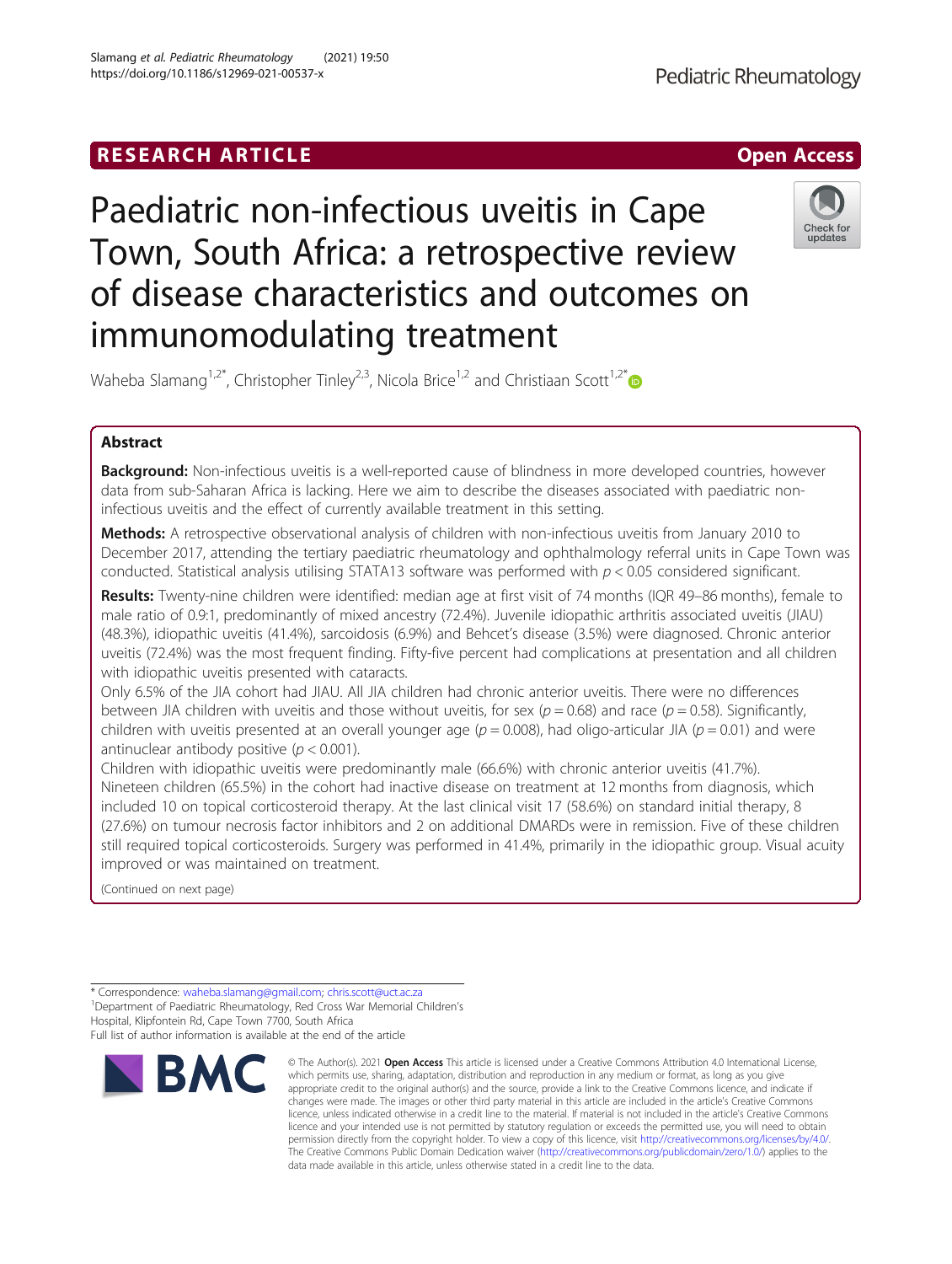## (Continued from previous page)

Conclusion: Current practice seems to detect children with potentially sight-threatening disease but the high rate of complications and the low percentage of children with JIAU raises concerns of delayed healthcare intervention. Tumour necrosis factor inhibitors have improved outcomes in refractory cases in this cohort, however further studies are needed.

Keywords: Non-infectious uveitis children juvenile idiopathic arthritis sub-Saharan Africa

# Background

Uveitis broadly describes inflammation of the iris, choroid and retina, which occurs when the blood-aqueous and blood-retinal barrier is disrupted. This may be triggered by infectious or non-infectious diseases and is an important cause of 16–25% of blindness worldwide. The estimated paediatric prevalence of 28:100000, is at least 4 times lower than in adults [\[1](#page-9-0)]. However, the sightthreatening consequences due to late presentation and aggressive disease are far-reaching in children, particularly in developing countries where employment opportunities for the visually impaired are limited [[2\]](#page-9-0).

Epidemiology studies highlight the paucity of data from Africa and other developing countries, noting potential differences in the prevalence and demographics of underlying aetiologies as well as in outcomes [\[1,](#page-9-0) [3\]](#page-9-0). In sub-Saharan African countries (SSA), uveitis is under-reported in surveys or studies on blindness in specific regions. In general, active uveitis resulting in visual loss tends to be documented and outcomes, rather than the underlying diseases are recorded [[4](#page-9-0)–[8](#page-9-0)]. Additionally, studies predominantly describe adult populations and infectious diseases [[9](#page-9-0)–[12](#page-9-0)]. In children, post-streptococcal syndrome and HIV-associated uveitis have also recently been described [[13](#page-10-0)–[15\]](#page-10-0). Idiopathic uveitis is diagnosed where an underlying systemic cause cannot be found despite diagnostic ocular paracentesis in some cases. This frequently presents with complications and still accounts for up to 50% of uveitis populations seen at referral centres [\[16](#page-10-0)–[18](#page-10-0)].

The prevalence of paediatric immune-mediated systemic diseases and the associated uveitis, varies by underlying disease, disease subtype, as well as geographically [[1\]](#page-9-0). In SSA, the limited data in children, describe the association with juvenile idiopathic arthritis (JIA). Notably BD is reported more frequently from countries around the Mediterranean basin and the Far East [\[1](#page-9-0), [19](#page-10-0)–[26](#page-10-0)]. In European and western countries, where the highest prevalence of JIA is reported, chronic anterior uveitis occurs in up to 20% of children diagnosed with the oligo-articular JIA subtype. These are predominantly ANA positive, young girls under 7 years old of Caucasian ancestry although recently, associations with age and sex have been questioned [\[27,](#page-10-0) [28\]](#page-10-0). Ancestry as a predictor of more aggressive disease and poorer outcomes has also been described but research in this area is ongoing [\[29](#page-10-0)]. While chronic anterior uveitis is associated with the psoriatic JIA subtype, acute anterior uveitis may also be seen in those presenting at an older age with an enthesitis-related arthritis phenotype [[30,](#page-10-0) [31\]](#page-10-0). However, acute anterior uveitis is more commonly associated with enthesitis-related arthritis and psoriatic JIA, as well as in other HLA B27 associated diseases [[27](#page-10-0), [32](#page-10-0)].

The potential risk of amblyopia and poor long-term outcomes secondary to persistent disease activity and prolonged corticosteroid treatment in children is recognized. The standard uveitis nomenclature (SUN) working group classification and screening guidelines, though not formally validated in children, has improved crossstudy comparisons. This has aided monitoring of treatment responses and decisions to escalate therapy. Informed by ongoing studies, treatment recommendations are further elaborated in recent management guidelines. [[33](#page-10-0)–[46](#page-11-0)].

Understanding the underlying causes of noninfectious, immune-mediated uveitis is essential for appropriate management and to improve overall visual outcomes. However, to date there are no studies reviewing non-infectious uveitis per se, in children from SSA.

## Aim

Here we aim to describe the disease characteristics and outcomes on immunomodulatory treatment, of children with non-infectious uveitis managed at a tertiary paediatric referral centre in Cape Town, South Africa.

# Methods

#### Study design

A retrospective case file review of all children ≤16 years managed for non-infectious uveitis by the paediatric ophthalmology and rheumatology units in Cape Town from 1 January 2010 to 31 December 2017 was conducted.

The tertiary paediatric rheumatology and ophthalmology referral units at Groote Schuur and Red Cross Children's Hospitals in Cape Town are the main tertiary referral centres for the Western Cape as well as other provinces in South Africa. The Western Cape population numbers around 6.2 million and children <15years constitute 26% [\[47](#page-11-0)]. For the purposes of this study, selfreported ancestry is considered, as associations with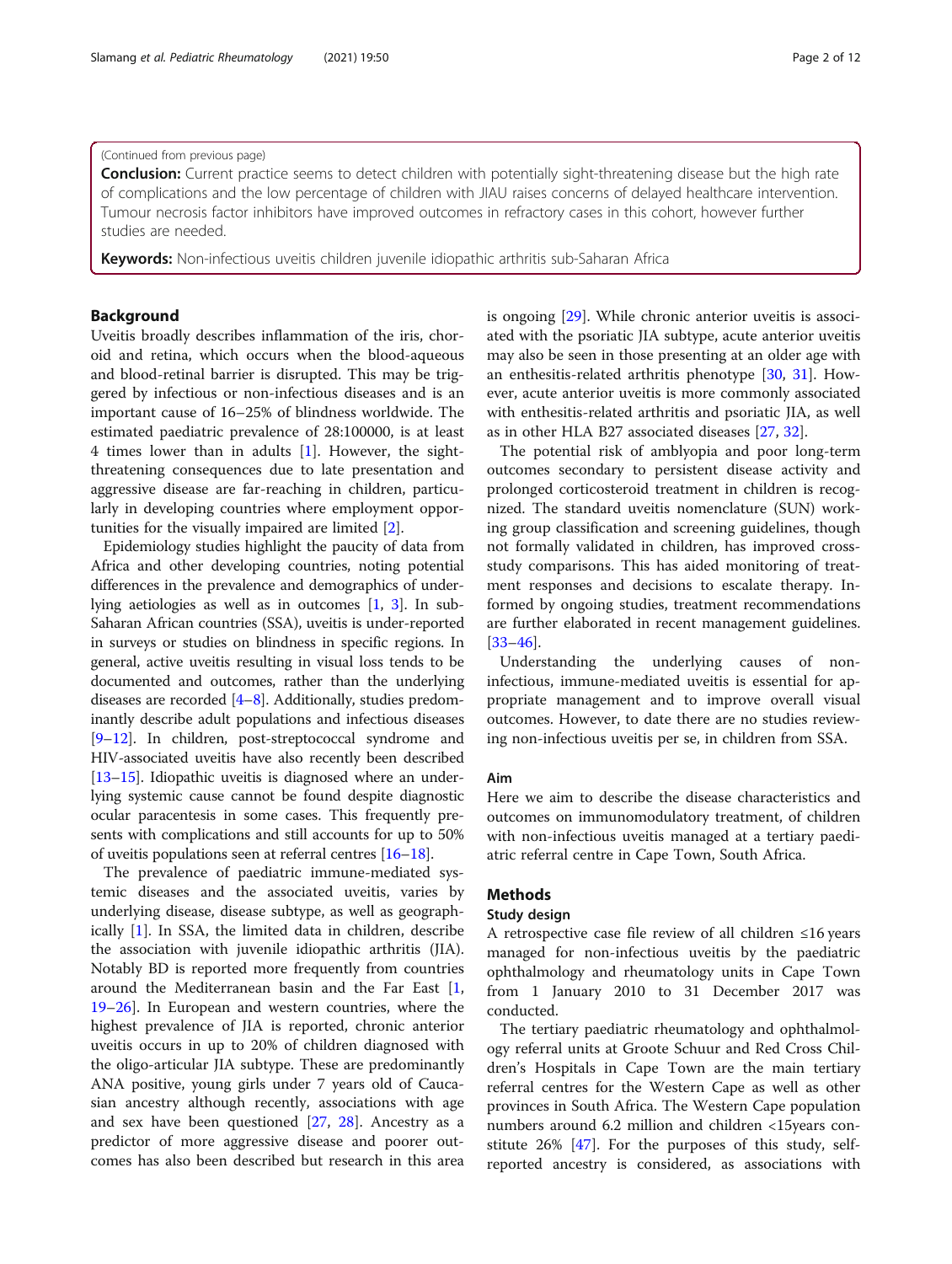potentially higher risk and poorer outcomes have been described [[28](#page-10-0), [29](#page-10-0)].

#### Data collection

Children with non-infectious uveitis managed by the tertiary referral paediatric ophthalmology and rheumatology units were included. Children with JIA were included if uveitis was found on screening during the study period. Screening for JIAU was performed at diagnosis and at 3 monthly intervals as per the Standard Uveitis Nomenclature (SUN) working group recommendations [\[34](#page-10-0), [48\]](#page-11-0). Children were identified from a review of paediatric rheumatology (PR) and ophthalmology case files and confirmed on the hospital electronic booking system. Data of patients identified with non-infectious uveitis included age, sex, self-reported ancestry, date of first presentation, anatomical location of uveitis, visual acuity, (VA) and complications. For uniformity, VA was converted from the recorded annotation to the log of the minimal angle of resolution (LogMAR) [\[49](#page-11-0)]. Data of children with JIA additionally included JIA subtype, time to uveitis diagnosis and arthritis disease activity on treatment.

JIA was defined as per International League of Associations for Rheumatology criteria [[50\]](#page-11-0). Idiopathic uveitis was diagnosed after exclusion of infective and other immune mediated diseases by clinical assessment and laboratory tests. These included but were not limited to toxocara and toxoplasma serology, HIV Elisa or polymerase chain reaction (PCR), ANA, anti-double stranded DNA, anti-streptolysin O (ASO) and, antideoxyribonuclease B (Anti-DNAse B) titres, serum angiotensin converting enzyme, Treponema Pallidum Haemagglutination test and/or Venereal Disease Research Laboratory test and urine dipstix. Ebstein barr virus, cytomegalovirus and Lyme disease (not endemic in the Western Cape region of South Africa) serology, were not routinely requested but may have been performed in individual cases. Sarcoidosis was diagnosed based on clinical presentation, histology +/− raised serum angiotensin levels and Behcet's disease by clinical diagnosis as per the paediatric BD criteria 2015 [[51\]](#page-11-0).

Treatment modalities were grouped as standard initial treatment which included corticosteroids (topical and/or systemic) and methotrexate  $10-20$  mg/m<sup>2</sup> (maximum dose 20 mg orally or 25 mg subcutaneously). Additional disease modifying anti-rheumatic drug therapy included azathioprine (1–3 mg/kg) and mycophenolate mofetil  $(250-500 \text{ mg/m}^2 \text{ bd})$ . Biologic therapy included TNFi Infliximab 6–10 mg/kg iv infusion monthly (after loading) and Adalimumab 20–40 mg subcutaneously every second week.

The primary outcome was considered as clinically inactive disease on treatment. Ophthalmology assessments were performed at weekly to 3-monthly intervals depending on severity of disease. Uveitis activity at 12 months and at the last clinical visit was evaluated. Anterior chamber disease, vitreous haze and posterior disease were assessed utilising the SUN criteria [[34\]](#page-10-0): The response to treatment was defined as a two-step decrease in inflammation or decrease to Grade 0, active disease as  $\geq$  Grade 1 (6–15 cells/slit lamp field and faint anterior chamber flare), *inactive disease* as Grade  $0$  (< 1 cell/slit lamp field and no anterior chamber flare) and worsening of disease activity as a two-step increase in level of inflammation or an increase from 3+ to 4+ for anterior chamber disease. Vitreous haze was further evaluated by the Nussenblatt 1985 criteria [[52](#page-11-0)] and posterior disease activity by resolution or non-resolution of retinal vasculitis and/or disc swelling.

For this study, remission was defined as  $\geq 3$  months of inactive disease on treatment.

The secondary outcome was considered as improvement in visual acuity.

Children managed for < 3 months or were lost to follow-up, as well as children with proven infectious uveitis were excluded from the study.

#### Statistical analysis

Statistical analysis was performed using STATA13 software.

The frequencies of categorical variables were noted and descriptive statistics employed to determine measures of central tendency. Chi-squared (or Fisher exact tests if frequencies were < 5) and t-tests (or Wilcoxon sum rank tests for non-parametric data) for comparisons between groups, were used as appropriate to evaluate associations with  $p < 0.05$  considered significant. Odds ratios for statistically significant variables were calculated to evaluate associated risk. Cox regression models was used to assess time to inactive disease and time to uveitis from JIA diagnosis.

# Results

Thirty-four children were referred for the management of uveitis. 19 (55.9%) presented to ophthalmology and 15 (44.1%) to rheumatology. Five with underlying infectious causes were excluded, resulting in 29 children meeting inclusion criteria. The overall group had a 0.9:1 female to male ratio, median age at first visit of 74 months (IQR 49–86 months) and were predominantly of mixed ancestry (72.4%). Children with JIAU (48.3%) and idiopathic uveitis (41.4%) most commonly had bilateral, chronic anterior uveitis (72.4%). Panuveitis (33.4%), acute anterior (6.9%) and intermediate uveitis (3.5%) were less frequent. All children with panuveitis had inflammation of the anterior chamber and vitreous, with retinal vasculitis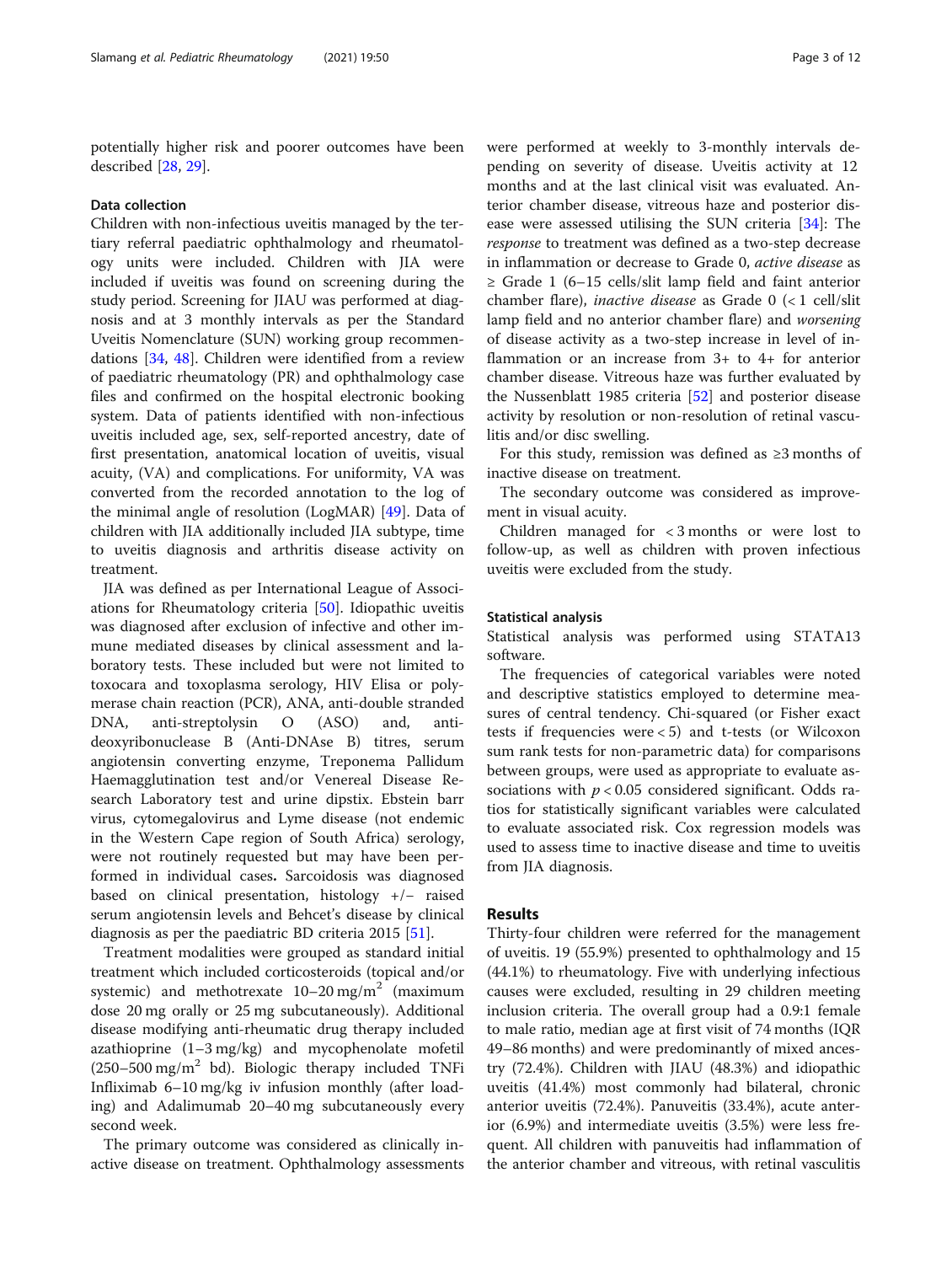<span id="page-3-0"></span>and/or disc swelling. Fifty-five percent had cataracts at presentation (Table 1).

For the cohort, the median time from diagnosis to inactive disease was 7 months (IQR 6–15 months) (Fig. [1](#page-4-0)a). Although the median time varied depending on the underlying disease, there was no statistical difference  $(p = 0.28)$  between children with JIAU and idiopathic uveitis for overall time to inactive disease from diagnosis (Fig. [1b](#page-4-0)). Twenty children were diagnosed before 2017. Of these, 19 children had inactive disease on treatment at time-point 12 months after diagnosis, including 3 who had been started on TNFi (Fig. [2](#page-5-0)). 8 children in the standard treatment group and 1 on TNFi, no longer required topical steroid therapy. At the last clinical visit, 27 (93.1%) children were in remission. One (3.5%) had ongoing refractory

Table 1 Disease characteristics

| Diagnosis                               | <b>JIAU</b>        | Idiopathic          | <b>Sarcoidosis</b>       | <b>Behcet's Disease</b>  |
|-----------------------------------------|--------------------|---------------------|--------------------------|--------------------------|
| Total N (%)<br>$(CI: 1.4-2.0)$          | $N = 14$<br>(48.3) | $N = 12$<br>(41.3)  | $N = 2$<br>(6.9)         | $N = 1$<br>(3.5)         |
| No. of affected eyes<br>$(CI: 1.6-1.9)$ | 26                 | 20                  | $\overline{4}$           | $\mathbf{1}$             |
| Demographics                            |                    |                     |                          |                          |
| Presentation age (months)               |                    |                     |                          |                          |
| Median (IQR)<br>$(CI: 62.6 - 87.8)$     | 55 (34-86)         | 76.5 (67-85)        |                          | $120(-)$                 |
| Female N (%)<br>$(CI: 1.3-1.7)$         | 8(57.1)            | 4(33.3)             | 2(100)                   | $\mathbf 0$              |
| Ancestry N (%)<br>$(CI: 1.1-1.6)$       |                    |                     |                          |                          |
| Mixed                                   | 10(71.4)           | 9(75)               | 1(50)                    | 1(100)                   |
| <b>Black African</b>                    | 2(14.3)            | 2(16.7)             | 1(50)                    | $\mathbf 0$              |
| Caucasian                               | 2(14.3)            | 1(8.3)              | $\mathsf{O}\xspace$      | $\mathbf 0$              |
| Anatomical Location<br>$(CI: 1.3-2.2)$  |                    |                     |                          |                          |
| Acute Anterior                          | $\mathbf 0$        | $\mathbf{1}$        | $\mathbf{1}$             | $\mathbf 0$              |
| Chronic Anterior                        | 14                 | 6                   | $\mathsf{O}\xspace$      | $\mathbf{1}$             |
| Intermediate                            | $\mathbf 0$        | $\mathbf{1}$        | $\mathsf{O}\xspace$      | $\mathbf 0$              |
| Posterior                               | $\mathbf 0$        | $\mathbf 0$         | $\mathbf{1}$             | $\mathbf 0$              |
| Panuveitis                              | $\mathbf 0$        | $\overline{4}$      | $\mathsf{O}\xspace$      | $\mathbf 0$              |
| Laterality N (%)                        |                    |                     |                          |                          |
| Unilateral                              | $\overline{2}$     | $\overline{4}$      | $\circ$                  | $\mathbf{1}$             |
| Bilateral                               | 12                 | 8                   | $\overline{2}$           | $\mathbf{0}$             |
| Complications<br>$(C1 1.0 - 1.9)$       |                    |                     |                          |                          |
| No. affected children (N)               | $\overline{7}$     | 9                   | $\mathbf 0$              | $\mathbf 0$              |
| Cataracts                               | 5                  | 9                   | $\circ$                  | $\mathbf 0$              |
| Posterior synechiae                     | $\mathbf{3}$       | 3                   | $\circ$                  | $\mathbf 0$              |
| Band Keratopathy                        | $\overline{2}$     | $\overline{2}$      | $\mathsf{O}\xspace$      | $\mathbf 0$              |
| Raised intra- ocular pressure           | 3                  | $\overline{4}$      | $\circ$                  | $\mathbf 0$              |
| VA at presentation (Median)             |                    |                     |                          |                          |
| LogMAR (IQR)<br>(IQR)                   | $0.1$ $(0.0-0.3)$  | $0.95(0.55 - 2.45)$ | $0.0 (0.0 - 0.0)$        | $0.3(-)$                 |
| VA at last visit                        |                    |                     |                          |                          |
| Median LogMAR (IQR)                     | $0(0.0-0.2)$       | $0.3(0.0-0.6)$      | $0(0-0)$                 | $0.1(-)$                 |
| Change in VA: p-value                   | 0.06               | 0.001               | $\overline{\phantom{0}}$ | $\overline{\phantom{0}}$ |

JIAU Juvenile Idiopathic Arthritis associated Uveitis, CI 95% confidence interval, VA Visual Acuity, LogMAR Log of minimal angle of resolution, where LogMAR 0.0  $\sim$  Snellen 6/ 6, LogMAR 0.5  $\sim$  Snellen 6/19 and LogMAR 1.0  $\sim$  Snellen 6/60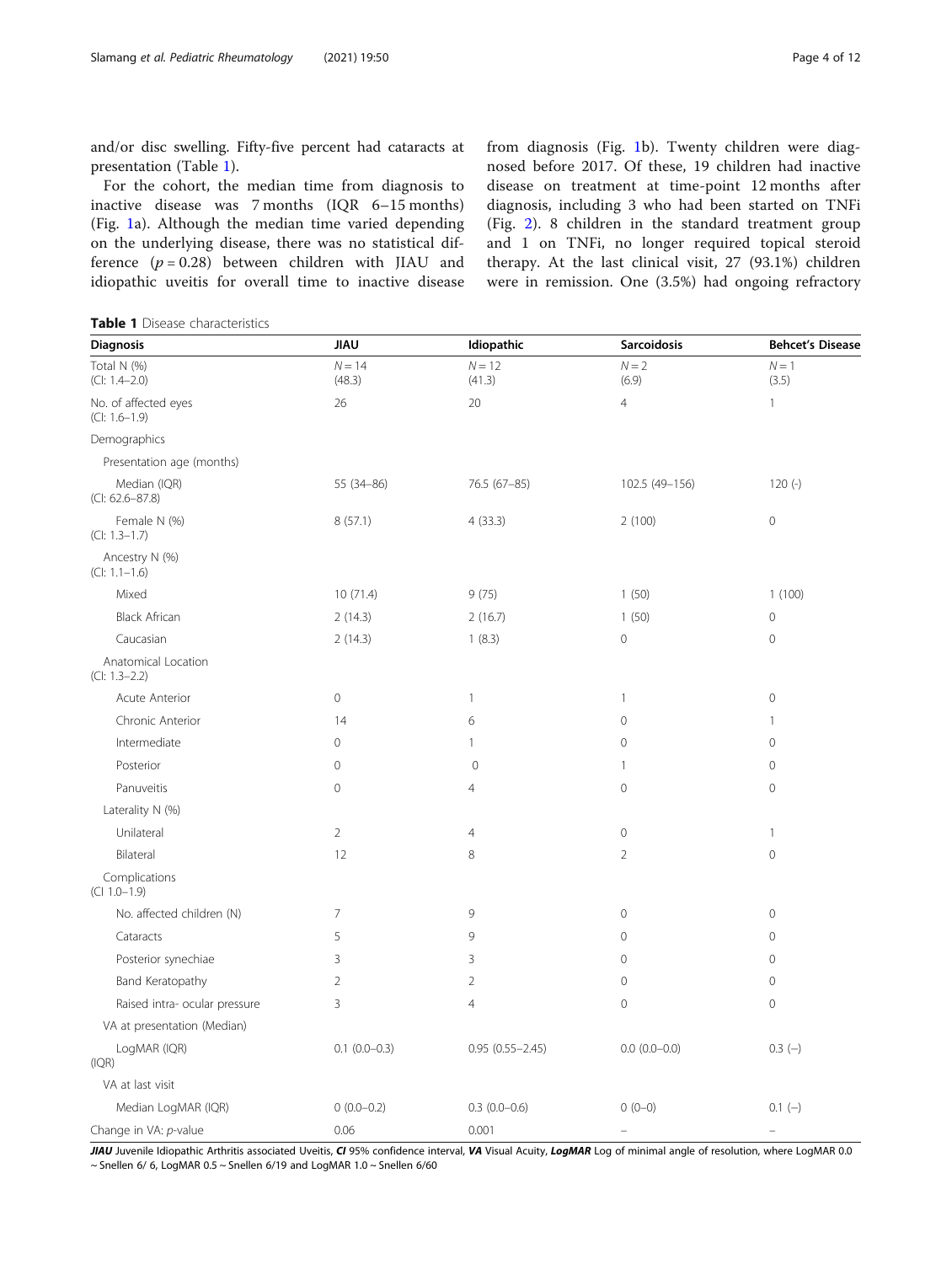<span id="page-4-0"></span>

disease and 1 (3.5%) had clinically inactive disease for < 3 months (Table [2\)](#page-5-0). Twenty-two children no longer required topical steroid therapy. However, 2 children recently diagnosed with JIAU in the standard treatment group and 3 with idiopathic uveitis in the TNFi group, still required topical steroid therapy.

There was an overall clinical improvement in visual acuity (VA) (Table [1\)](#page-3-0).

# Disease characteristics

Children with JIAU were most commonly female (female to male ratio of 1:0.75), had a median age of 55 months (IQR 34–86 months), and were predominantly of mixed ancestry (71.4%). All children had chronic anterior uveitis (100%).

Further analysis in relation to the overall JIA cohort managed during the study period was undertaken (Table [3\)](#page-6-0). A total of 229 patients were assessed for JIA of which 12 were excluded according to ILAR criteria. The remaining 217 were evaluated, with a consequent JIAU clinic prevalence of 6.5%. Three children had uveitis for 12, 9 and 4 months prior to the diagnosis of JIA. The majority developed uveitis within a year of diagnosis (Fig. [3](#page-7-0)). Comparisons for sex  $(p = 0.68)$  and ancestry  $(p = 0.58)$  were not statistically significant. Children older than 144 months were not diagnosed  $(p = 0.01)$  with

uveitis. Young age  $\leq 84$  months ( $p = 0.01$ ), oligo-JIA subtype ( $p = 0.01$ ) and positive ANA ( $p < 0.001$ ) were significant factors. Univariate analysis showed odds ratios (OR) for possible risk factors associated with uveitis as oligoarticular subtype (OR 4.45 CI 1.35–14.7) and positive ANA (OR 33.3, CI 6.83–162.09). Seven (50%) children had complications. Reduced VA at presentation was due to cataracts in 5 children. There was no statistical difference in complications between those diagnosed with uveitis before arthritis and those with uveitis on screening at diagnosis and subsequently ( $p = 0.28$ ). At timepoint 12 months from diagnosis, 9 (64.3%) children on standard initial treatment and one on TNFi had inactive disease. By the end of the study period, 8 (57.1%) were in remission on standard initial treatment, 2 (14.3%) on additional DMARDs and the previously refractory 4 (28.6%) on TNFi treatment. Of children treated with TNFi, 3 were originally commenced on infliximab and 2 were switched to adalimumab due to lack of efficacy. Of these, one was diagnosed with uveitis 12 months before arthritis. The one child on infliximab and all children in the adalimumab group achieved remission. Three children had cataract surgery.

Idiopathic uveitis (41.4%) was the next frequent diagnosis, presenting in males (66.6%), at a median age of 76.5 months (IQR 49–156 months) who were of of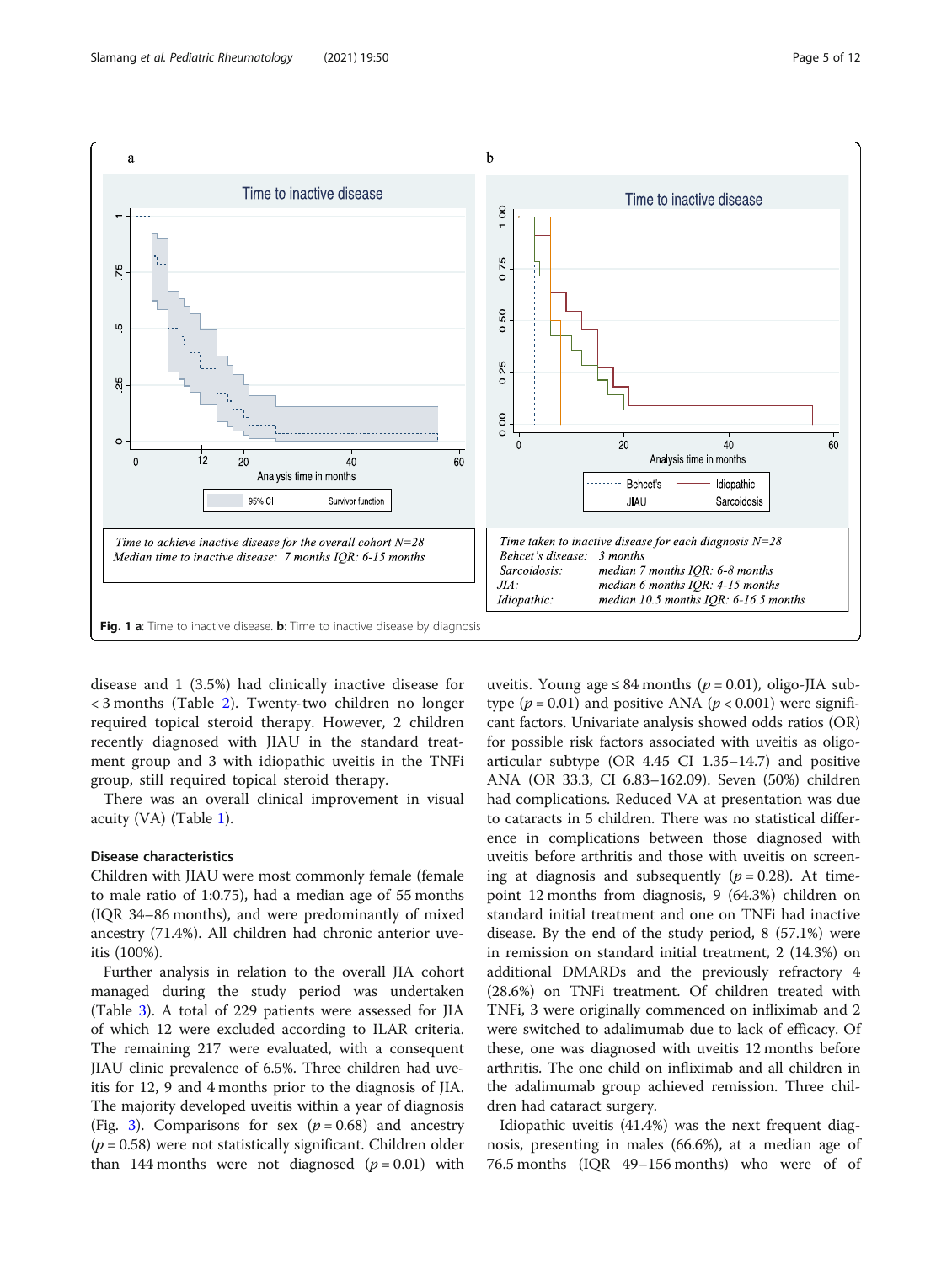<span id="page-5-0"></span>

#### Table 2 Treatment

| <b>Treatment</b>                                  | Total        | Response<br>(R) / No<br>Response<br>(NR) | JIAU $N = 14$         |                           | Idiopathic     | <b>Sarcoidosis</b> | Behcet's                 | <b>Total N</b> |
|---------------------------------------------------|--------------|------------------------------------------|-----------------------|---------------------------|----------------|--------------------|--------------------------|----------------|
|                                                   | treated<br>N |                                          | Screening<br>$N = 11$ | Pre-JIA diagnosis $N = 3$ | $N = 12$       | $N = 2$            | <b>Disease</b><br>$N=1$  | (%)            |
| Standard Initial Rx                               | 29           | R.                                       | $\overline{7}$        |                           | 6              | $\overline{2}$     |                          | 17 (58.6)      |
|                                                   |              | <b>NR</b>                                | 4                     | 2                         | 6              | 0                  | 0                        | 12 (41.4)      |
| Azathioprine                                      | 8            | R                                        |                       |                           | $\mathbf{0}$   |                    | $\overline{\phantom{0}}$ | 1(12.5)        |
|                                                   |              | <b>NR</b>                                | 3                     |                           | $\overline{4}$ |                    | ۰                        | 7(87.5)        |
| Mycophenolate Mofetil                             | 3            | R.                                       |                       |                           | $\mathbf{0}$   |                    |                          | 1(33.3)        |
|                                                   |              | <b>NR</b>                                |                       |                           |                |                    |                          | 2(66.6)        |
| Infliximab                                        | 6            | R                                        |                       | $\Omega$                  |                |                    | $\overline{\phantom{0}}$ | 2(33.3)        |
|                                                   |              | <b>NR</b>                                |                       |                           |                |                    | ۰                        | 3(50)          |
| Adalimumab                                        | 8            | R                                        |                       | 2                         | 4              |                    |                          | 7(87.5)        |
|                                                   |              | <b>NR</b>                                | $\mathbf{0}$          | 0                         |                |                    |                          | 1(12.5)        |
| Surgery: no. of children N (%)                    |              | $\overline{2}$                           |                       | 9                         | $\mathbf{0}$   | $\circ$            | 12 (41.4)                |                |
| No. of procedures                                 |              |                                          |                       |                           |                |                    |                          |                |
| Cataract incl. Pars planar vitrectomy/ lensectomy |              | $\overline{2}$                           |                       | 10                        | $\mathbf{0}$   | $\circ$            | 13                       |                |
| Corneal chelation                                 |              |                                          | $\Omega$              | $\Omega$                  | $\overline{2}$ | $\mathbf{0}$       | $\circ$                  | $\mathcal{P}$  |
| Evisceration                                      |              |                                          | $\Omega$              | 0                         |                | $\circ$            | 0                        |                |

Responders (R) had inactive disease on treatment. In non-responders (NR), treatment was escalated to one of the additional DMARDs then a TNFi or directly to a TNFi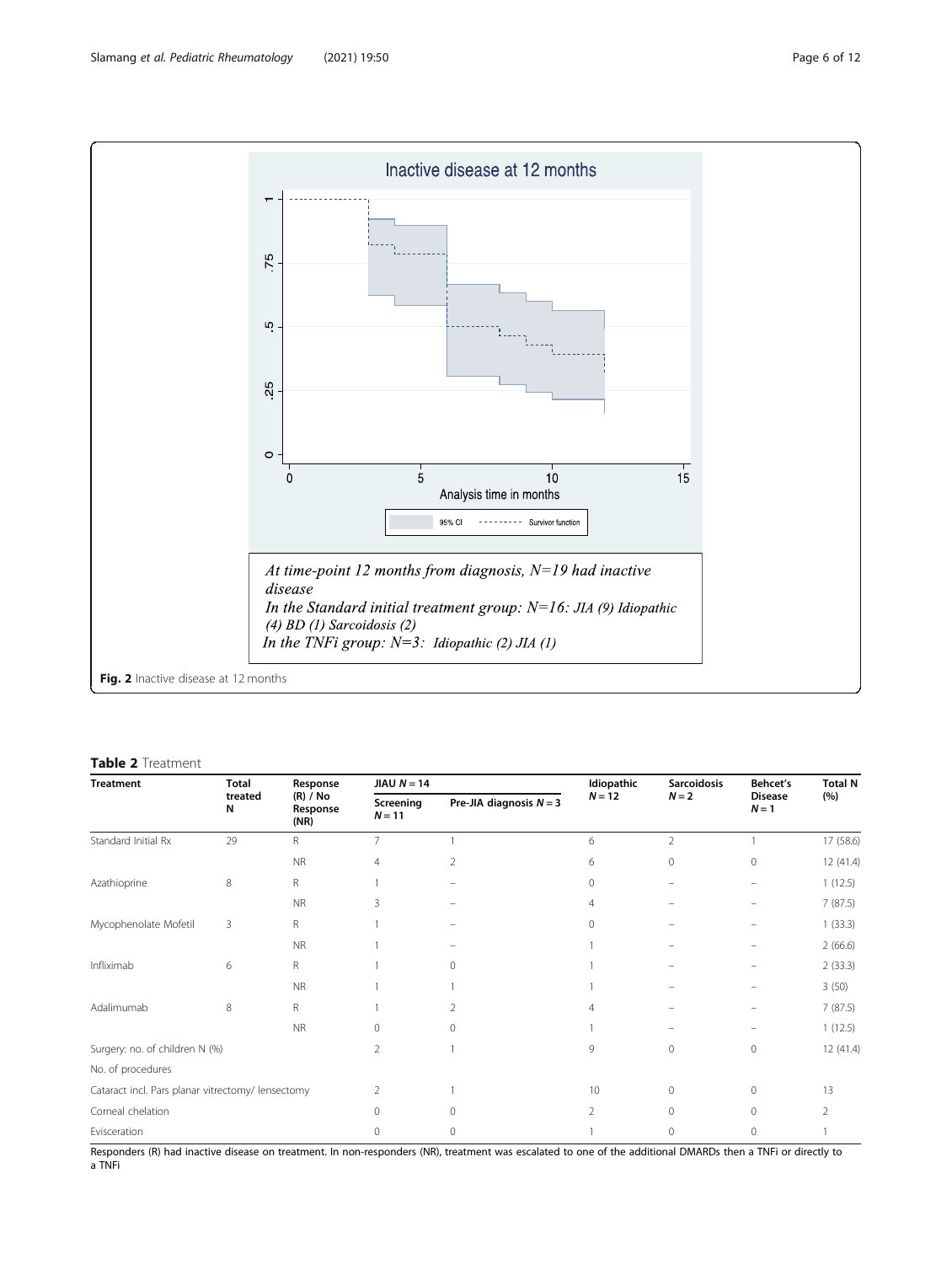| <b>Diagnosis</b>             | JIA Total $N = 217$ | JIA no uveitis $N = 203$ | JIAU $N = 14$     | p-value               |                      |
|------------------------------|---------------------|--------------------------|-------------------|-----------------------|----------------------|
| Median Age months<br>(IQR)   | 111<br>$(54 - 148)$ | 114.5<br>$(59 - 152)$    | 55<br>$(34 - 86)$ | $tp = 0.008$          |                      |
| Age groups (months) N (%)    |                     |                          |                   |                       | Odds Ratio 95% CI    |
| $0 - 84$                     | 70 (32.3)           | 60 (29.6)                | 10(71.4)          | ${\dagger}p = 0.01$   | 0.46 CI 0.25-0.83    |
| $85 - 144$                   | 73 (33.6)           | 69 (33.9)                | 4(28.6)           | $p = 0.78$            | 0.71 CI 0.22-2.35    |
| 145-192                      | 60(27.7)            | 60 (29.6)                | $\mathbf{0}$      | ${\dagger}p = 0.01$   | 1.0 CI 0.6-1.7       |
| Female N (%)                 | 135 (62.2)          | 127 (62.5)               | 8(57.1)           | $p = 0.68$            | 0.78 CI 0.26-2.34    |
| Ancestry N (%)               |                     |                          |                   |                       |                      |
| Mixed                        | 124 (57.1)          | 114 (56.2)               | 10(71.4)          | $p = 0.40$            | 0.72 CI 0.39-1.3     |
| <b>Black African</b>         | 37 (17.1)           | 35 (17.2)                | 2(14.3)           | $p = 1.00$            | 1.25 CI 0.27-5.8     |
| Caucasian                    | 56 (25.8)           | 54 (26.6)                | 2(14.3)           | $p = 0.53$            | 0.46 CI 0.10-2.1     |
| JIA subtype N (%)            |                     |                          |                   |                       |                      |
| Oligo-articular              | 83 (38.3)           | 73 (35.9)                | 10(71.5)          | $\dagger p = 0.01$    | 4.45 CI 1.35-14.7    |
| Poly articular RF +          | 18(8.3)             | 18 (8.8)                 | 0                 | $p = 0.61$            | 0.08 CI 0.04-0.13    |
| Poly articular RF -          | 43 (19.8)           | 40 (19.7)                | 3                 | $p = 1.00$            | 1.05 CI 0.54-2.04    |
| Psoriatic                    | 16(7.4)             | 15(7.4)                  | 1                 | $p = 1.00$            | 0.99 CI 0.59-1.66    |
| Systemic Onset JIA           | 17(7.8)             | 17(8.4)                  | 0                 | $p = 0.61$            |                      |
| Enthesitis Related Arthritis | 38 (17.5)           | 38 (18.7)                | 0                 | $p = 0.14$            |                      |
| Undifferentiated             | 2(0.9)              | 2(1)                     | 0                 | $p = 1.00$            |                      |
| Lab Parameters N (%)         |                     |                          |                   |                       |                      |
| ANA tested                   | 147 (67.7)          | 136 (67)                 | 11(78.6)          | ${\dagger} p < 0.001$ | 33.29 CI 6.83-162.09 |
| Hep2 Positive                | 15                  | 10                       | 5                 |                       |                      |
| Elisa Positive               | 15                  | 9                        | 6                 |                       |                      |
| RF tested                    | 125 (57.6)          | 116(57.1)                | 9(64.3)           | $p = 0.36$            |                      |
| Negative                     | 107                 | 98                       | 9                 |                       |                      |
| Positive                     | 18                  | 18                       | 0                 |                       |                      |
| HLA B27 tested<br>Present    | 63 (29)<br>4        | 62 (30.5)<br>4           | 1(7.1)<br>0       | $p = 1.00$            |                      |

<span id="page-6-0"></span>**Table 3** Comparison of JIA with no uveitis and with uveitis (JIAU)

mixed ancestry (75%). Both eyes were affected in 66.6% with chronic anterior uveitis (50%). All children presented with cataracts and had a median VA LogMAR 0.95 (0.55–2.45). Four children (33.3%) had inactive disease on standard initial treatment and 2 (16.7%) on TNFi at 12 months. At the last clinical visit, 6 (50%) were in remission on standard initial treatment, 1 (8.3%) on infliximab and 4 (33.3%) on adalimumab. 75% of children required cataract surgery. One child did not respond to therapy, was ANA positive and needed evisceration of one eye due to painful glaucoma. The overall improvement in VA for the remaining children was statistically significant ( $p = 0.001$ ).

Sarcoidosis (6.9%) was diagnosed in 2 females. Both had bilateral uveitis and no complications at presentation. They had inactive disease by 12 months, achieved remission on standard initial therapy and had preserved vision.

The 120 month old male of mixed ancestry with BD, presented with unilateral chronic anterior uveitis, had no complications and responded to standard therapy within 3 months.

# Discussion

Non-infectious immune-mediated uveitis remains an important cause of ocular morbidity in children and despite some advances in the understanding of the underlying pathophysiology, sight-threatening complications are still frequently reported [[53,](#page-11-0) [54\]](#page-11-0). The dearth of literature from Africa and other developing countries, reinforces the perception that immune-mediated diseases are rare or non-existent in children from this setting. Although this assumption has recently been challenged [\[55](#page-11-0)–[58\]](#page-11-0), advocacy for treatment strategies deemed too expensive, regardless of proven efficacy elsewhere, is still hindered.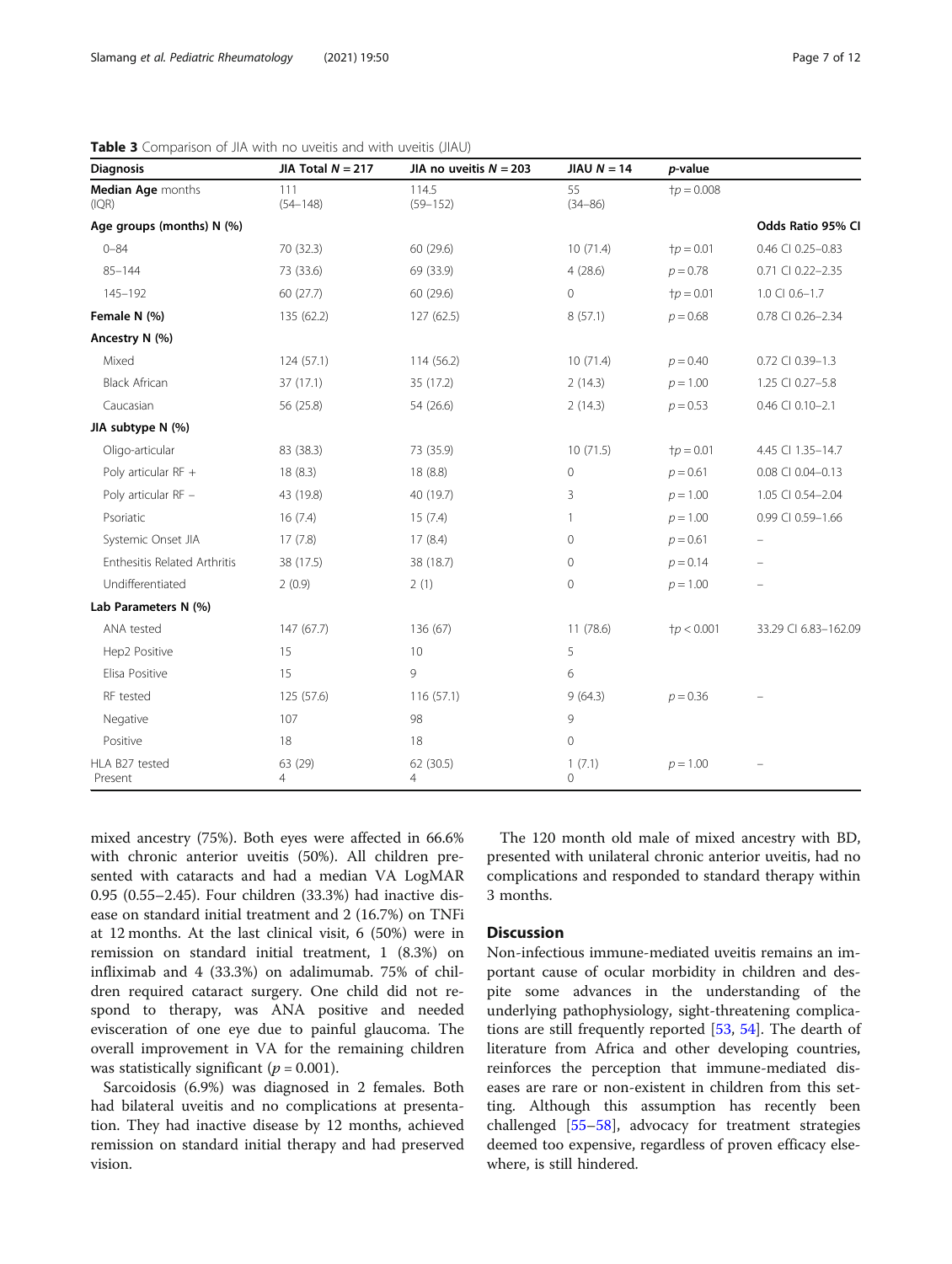<span id="page-7-0"></span>

Here, we have shown that the spectrum and disease characteristics associated with non- infectious uveitis are comparable in some respects to that of more developed countries but are dissimilar to reports from North Africa, where BD [\[24](#page-10-0), [25](#page-10-0)] is more common. Importantly,

54.5% of our cohort presented with easily identifiable cataracts and posterior synechiae, attesting to significant delays in diagnosis. The inequitable distribution of health care resources, socioeconomic factors, health seeking behaviour and lack of expertise in key areas,

Table 4 Comparison of SSA and developed countries

| Country               | Current study: South Africa | South Africa<br>(14) | Zambia<br>(20) | Kenya (63) | Nigeria (21) | Canada (61) | Atlanta (27) |
|-----------------------|-----------------------------|----------------------|----------------|------------|--------------|-------------|--------------|
| Single / Multi-centre | Single                      | Single               | Single         | Single     | Single       | Multi       | Single       |
| Total N               | 217                         | 97                   | 85             | 68         | 28           | 1183        | 287          |
| JIA subtypes (%)      |                             |                      |                |            |              |             |              |
| Oligo                 | 38.3                        | 39                   | 32.1           | 23.5       | 39.3         | 40          | 46           |
| Poly RF-              | 19.8                        | 30                   | 34.6           | 38.2       | 42.8         | 20          | 24.4         |
| Poly RF+              | 8.3                         | 9                    | 11.5           | 17.6       | 7.1          | 4           | 4.5          |
| <b>ERA</b>            | 17.5                        | 5                    | 6.4            | 5.9        | $\mathbf{0}$ | 14          | 12.9         |
| Psoriatic             | 7.4                         | $\mathbf{0}$         | 1.3            | 0          | $\mathbf{0}$ | 6           | 3.5          |
| <b>SJIA</b>           | 7.8                         | 16                   | 14.1           | 14.7       | 17.9         | 6           | 7.7          |
| Undifferentiated      | 0.9                         | $\mathbf{0}$         | 0              | $\circ$    | $\mathbf{0}$ | 10          | 0.7          |
| Uveitis (%)           | 6.5                         | $\overline{4}$       | 12.8           | 1.5        | 7.1          | 8.5         | 18.2         |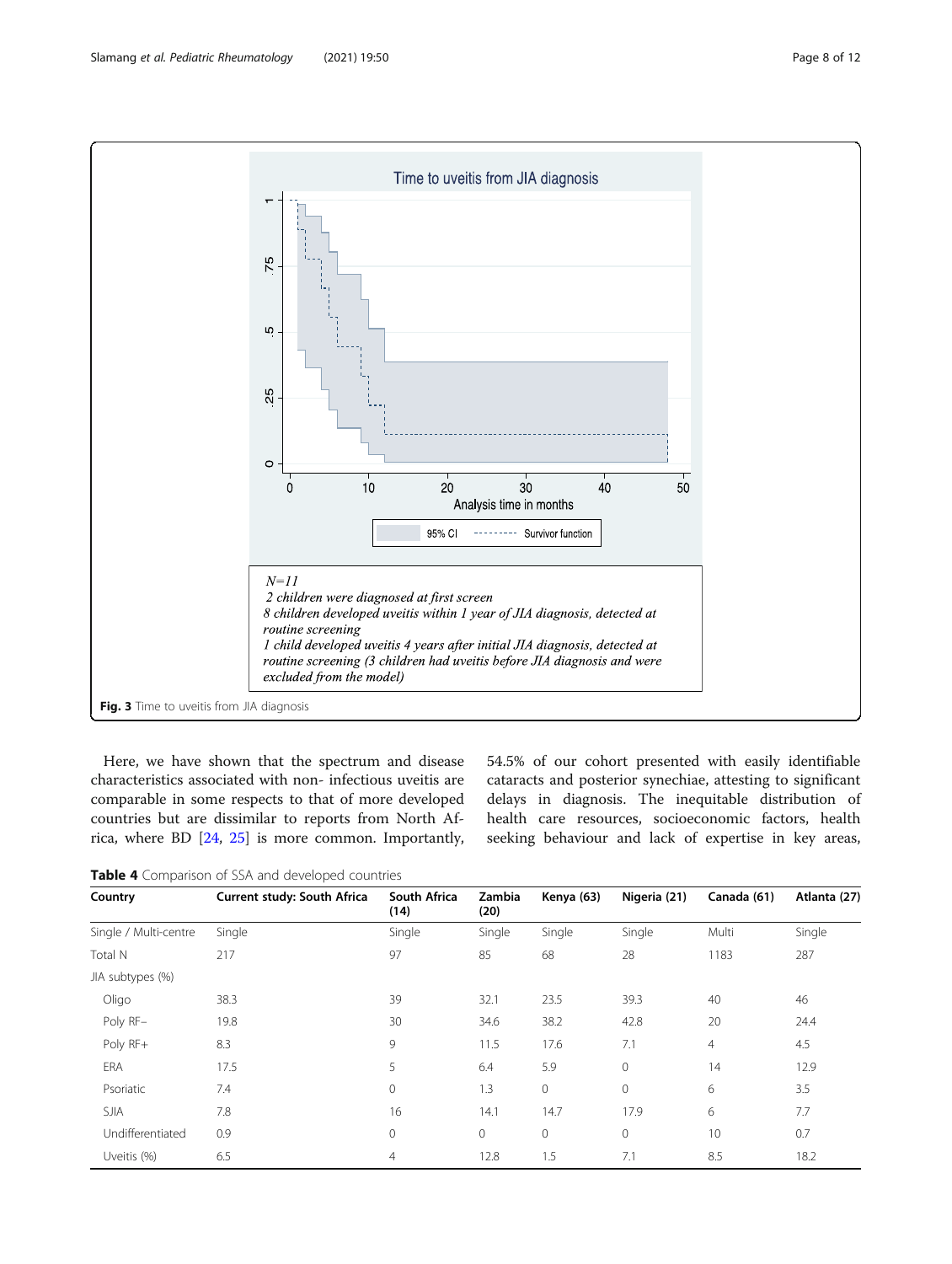contribute in varying degrees to delayed access to care in South Africa and likely resulted in late presentation to our unit [\[59](#page-11-0), [60](#page-11-0)].

# Juvenile idiopathic Arthritis

Comparison with two studies from developed countries (Table [4\)](#page-7-0), the large multicentre Canadian Research in Arthritis in Canadian Children emphasizing Outcomes (ReaCCH-out) study cohort and a single centre Atlanta study [\[27](#page-10-0), [61](#page-11-0)], showed similarities in median age of JIA presentation, relative frequencies of poly-articular RF negative JIA subtype and ANA positivity. However, an older age at JIAU presentation and a lower frequency of oligo-articular JIA is seen in our cohort. The prevalence of JIAU here (6.5%) is also lower than reported in those studies (8.5% and 18%), as well as other developed country descriptions of up to 20% [[62\]](#page-11-0). Paediatric rheumatology is a relatively new sub-speciality in South Africa, with a formal training program only established within the last 10 years. Under-recognition and lack of referral may play a role in the low frequency of JIA cases reported here. This seems to be in keeping with the few published studies from SSA [\[14,](#page-10-0) [20,](#page-10-0) [21,](#page-10-0) [63\]](#page-11-0).

The chronic anterior uveitis, presenting at a younger mean age, significantly in the  $\leq 84$ -month age group (p = 0.001), also fits more developed country descriptions [[62\]](#page-11-0). The majority of children with JIAU were ANA positive (78.6%). However, this is in contrast to previous studies from South Africa, where children with uveitis had polyarthritis and were ANA negative [\[14](#page-10-0), [19](#page-10-0)]. Whether ancestry has an influence on these differences is uncertain. Further prospective studies to elucidate the role of sex, ancestry, JIA subtype and positive ANA, is needed.

A high percentage (21.4%), compared to the 3–7% generally described [\[48](#page-11-0)], developed uveitis before arthritis was diagnosed. Eleven were detected on screening and half presented with complications, 71.4% of which were cataracts. This raises further concerns of diagnostic delays in our setting. Notably, treatment was escalated to manage uveitis as arthritis was in remission.

#### Idiopathic uveitis

In our study, idiopathic uveitis (36.3%) had a relatively lower frequency, reflecting the small number of referred patients likely for reasons as previously discussed. As in other descriptions, refractory disease with chronic anterior and panuveitis, complications and the need for surgery is noted. Similar severity and poorer outcome were reported in black South African children in historical studies [\[64](#page-11-0)–[66\]](#page-11-0), prior to the availability of TNFi. Here, children with refractory disease showed significant improvement in disease activity and VA on TNFi treatment.

Sarcoidosis is rare in children and may affect the uveal tract. Both children in our study responded well to systemic corticosteroid treatment and methotrexate. Escalation to TNFi was not needed here, as has been reported in other studies [[67](#page-11-0)–[71](#page-11-0)].

Paediatric BD is rarely reported from SSA although adult case series highlight severe skin and ocular manifestations [[72,](#page-11-0) [73](#page-11-0)]. In contrast to paediatric case series from North Africa [[24,](#page-10-0) [73\]](#page-11-0), our patient had few recurrences, no complications and near normal vision at the last clinical assessment. HLAB51 was not done here.

Other immune mediated diseases including Vogt Koyanagi Harada syndrome, tubulointerstitial nephritis associated uveitis, uveitis with SLE and other autoinflammatory disorders were not represented in this study.

#### Treatment outcome

Overall, remission on standard initial uveitis treatment (58.6%) endorses its use as first line therapy in our resource limited setting. Azathioprine and MMF were used less frequently due to gastrointestinal adverse effects and perceived lower efficacy. Neither cyclosporine nor intraocular corticosteroid injections were used in our cohort, as low evidence and side effect profile in young children were considered to outweigh the benefit [[37,](#page-10-0) [46](#page-11-0), [74](#page-11-0), [75\]](#page-11-0). TNFi were only used in refractory cases due to availability and cost and showed good efficacy. Infliximab has been shown to be safe and efficacious in children with refractory disease [\[76](#page-11-0), [77](#page-11-0)]. Here, infliximab was successfully used in 2 patients, while one switched to adalimumab due to lack of efficacy and another due to an adverse reaction to the infliximab infusion. Adalimumab was used in conjunction with methotrexate in all our patients with good effect. The small sample size limits inferences that can be made from this study but previous studies [[26,](#page-10-0) [39,](#page-10-0) [40,](#page-10-0) [78\]](#page-11-0) have shown good outcomes. The use of DMARDs and biologic therapy, allowed successful discontinuation of topical corticosteroid therapy in the majority of children. Further research into the efficacy of these agents in our setting is needed.

Five children with visually significant uveitic cataracts underwent lensectomies, together with pars plana vitrectomies (PPV), as is standard practice at our institution. This was due to the presence of associated vitritis or cyclitic membranes, which could only be removed by PPV.

## Selection bias

Not all children with immune-mediated uveitis may have been referred, thus community prevalence is not reflected. Children with JIA are routinely assessed for uveitis screening and may be over-represented in this sample.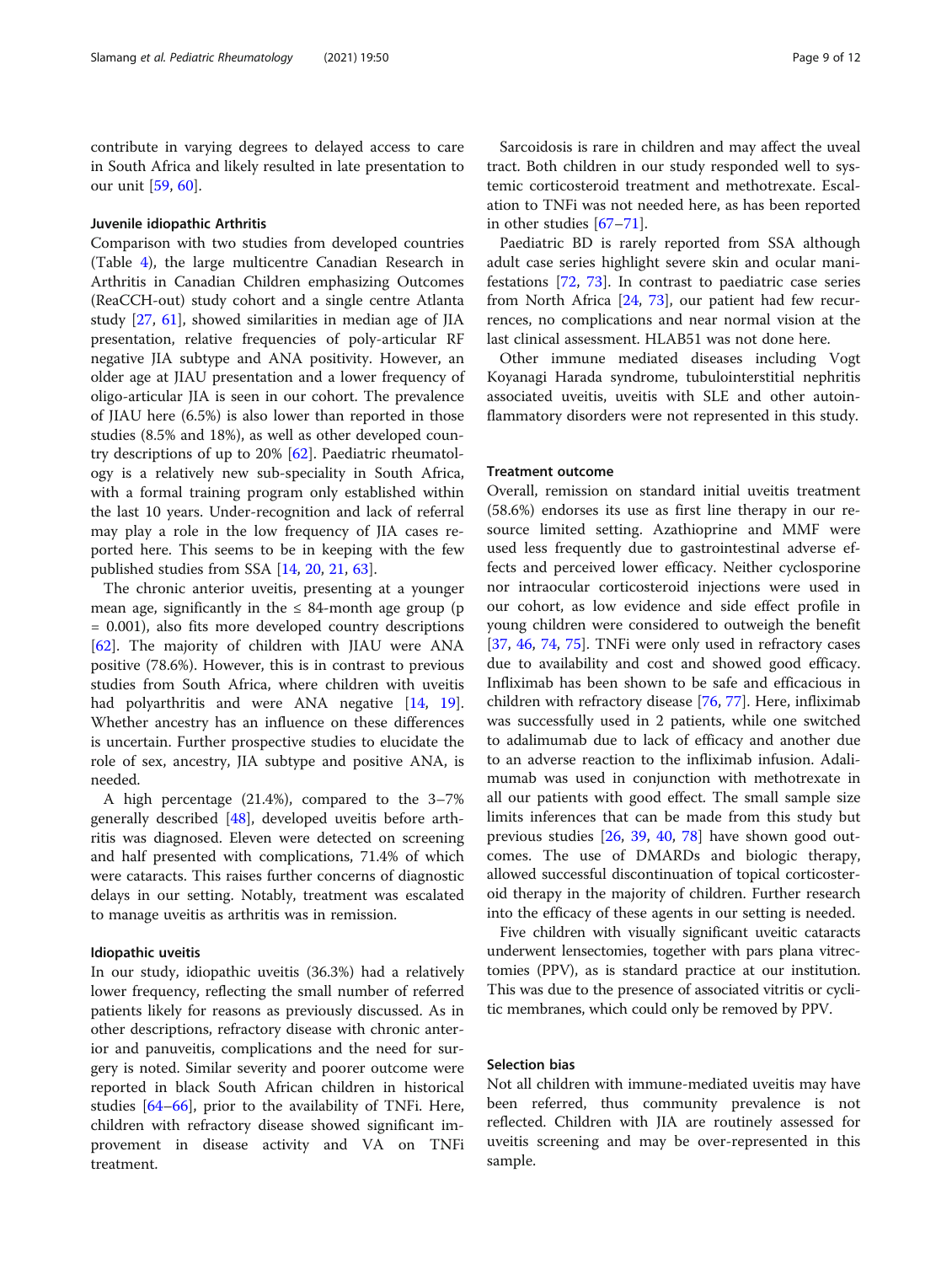# <span id="page-9-0"></span>Limitations

This retrospective case file review was dependent on the availability and accuracy of the medical records reviewed.

The small sample size limits inferences that can be made from these results.

# Conclusion

Current practice seems to detect children with potentially sight-threatening non-infectious uveitis, however the low percentage of children with JIAU and the high rate of complications at presentation, raises concerns of delays in accessing appropriate healthcare. The use of DMARDs and tumour necrosis factor inhibitors in refractory cases, have improved outcomes in this cohort. Further prospective studies are needed to establish the role of associated risk factors, particularly in JIAU and the efficacy of TNFi.

#### Abbreviations

ANA: Anti-nuclear antibody; ANA HEp2: Anti-nuclear antibody human epithelial cell indirect immuno- fluorescence test; AntiDNAse B: Antideoxyribonuclease B; ASOT: Anti-streptolysin O titres; BD: Behcet's disease; DMARDs: Disease modifying anti- rheumatic drugs; ERA: Enthesitis related arthritis; FHI: Fuch's heterochromic iridocyclitis; HIV: Human immunodeficiency virus; HLAB27: Human leukocyte antigen bB27; IL: Interleukin; ILAR: International league of associations for rheumatology; IQR: Interquartile range; ISG: International study group; JIA: Juvenile idiopathic arthritis; JIAU: Juvenile idiopathic arthritis associated uveitis; LogMAR: Log of the minimal angle of resolution; MMF: Mycophenolate mofetil; ReaCCH-out: Research in arthritis in Canadian children emphasizing outcomes; RF: Rheumatoid factor; SSA: Sub-Saharan Africa; SUN: Standard uveitis nomenclature; TB: Tuberculosis; TINU: Tubulo-interstitial nephritis associated uveitis; TNFi: Tumour necrosis factor inhibitors; VA: Visual acuity; VKH: Vogt Koyonagi Harada syndrome

#### Acknowledgements

We would like to thank Drs K. Webb, L. O'kongo, A. Fadmolela, Y. Fuseini, S. Akhalwaya and N. Freeman, as well as the administrative and nursing staff at Red Cross War Memorial Children's Hospital for their ongoing assistance in the management of our patients.

#### Authors' contributions

WS conceptualised the study, drafted the protocol, performed data collection, analysis, prepared and revised the manuscript. CT and NB provided diagnostic and management expertise and revised the final manuscript. CS supervised the study, reviewed the protocol, provided input and management expertise and revised the final manuscript. The author (s) read and approved the final manuscript.

#### Funding

This is a non-funded study.

#### Availability of data and materials

#### Privacy and confidentiality.

Data was anonymised and collected in accordance with the principles of Helsinki and GCP.

Data is stored in a password-protected database to which only the PI and sub-investigator has access.

The data is available from the corresponding authors upon reasonable request and is stored as part of the paediatric rheumatology database and repository at the University of Cape Town.

# **Declarations**

#### Ethics approval and consent to participate

Ethics approval for data collection was obtained from the University of Cape Town human research ethics committee, HREC no: 692/2018.

#### Consent for publication

Not applicable.

#### Competing interests

WS has received sponsorships from Pfizer and Abbvie for conference attendance.

CS has received conference attendance sponsorships and speaker fees from Abbvie, Pfizer and Roche. CT and NB declare no competing interests.

#### Author details

<sup>1</sup>Department of Paediatric Rheumatology, Red Cross War Memorial Children's Hospital, Klipfontein Rd, Cape Town 7700, South Africa. <sup>2</sup>University of Cape Town South Africa, Rondebosch, Cape Town, South Africa. <sup>3</sup>Department of Paediatric Ophthalmology, Red Cross War Memorial Children's Hospital, Klipfontein Rd, Cape Town 7700, South Africa.

#### Received: 21 September 2020 Accepted: 17 March 2021 Published online: 01 April 2021

#### References

- 1. Tsirouki T, Dastiridou A, Symeonidis C, Tounakaki O, Brazitikou I, Kalogeropoulos C, Androudi S A focus on the epidemiology of Uveitis. Ocul Immunol Inflamm 2018;26(1):2–16. Available from: http://dx.doi.org[/https://](https://doi.org/10.1080/09273948.2016.1196713) [doi.org/10.1080/09273948.2016.1196713](https://doi.org/10.1080/09273948.2016.1196713)
- 2. Bourne RRA, Flaxman SR, Braithwaite T, Cicinelli MV, Das A, Jonas JB, et al. Magnitude, temporal trends, and projections of the global prevalence of blindness and distance and near vision impairment: a systematic review and meta-analysis. Lancet Glob Health. 2017;5(9):e888–97. Available from: [http://](http://www.sciencedirect.com/science/article/pii/S2214109X17302930) [www.sciencedirect.com/science/article/pii/S2214109X17302930.](http://www.sciencedirect.com/science/article/pii/S2214109X17302930) [https://doi.](https://doi.org/10.1016/S2214-109X(17)30293-0) [org/10.1016/S2214-109X\(17\)30293-0](https://doi.org/10.1016/S2214-109X(17)30293-0).
- 3. Miserocchi E, Fogliato G, Modorati G, Bandello F. Review on the worldwide epidemiology of uveitis. Eur J Ophthalmol. 2013;23(5):705–717. https://doi. org/[https://doi.org/10.5301/ejo.5000278,](https://doi.org/10.5301/ejo.5000278) Available from: Review on the Worldwide Epidemiology of Uveitis.
- 4. Richard AI. Monocular blindness in Bayelsa state of Nigeria. Pan Afr Med J. 2010;4:6. Available from: http://dx.doi.org/[https://doi.org/10.4314/pamj.v4i1.](https://doi.org/10.4314/pamj.v4i1.53607) [53607](https://doi.org/10.4314/pamj.v4i1.53607)
- 5. Potter AR. Causes of blindness and visual handicap in the Central African Republic. Br J Ophthalmol 1991;75(6):326–328. Available from: http://dx.doi. org/<https://doi.org/10.1136/bjo.75.6.326>
- 6. Sherwin JC, Dean WH, Metcalfe NH. Causes of blindness at Nkhoma eye hospital, Malawi. Eur J Ophthalmol 2008;18(6):1002–1006. Available from: http://dx.doi.org/10.1177/112067210801800624
- 7. Carreras FJ, Rodríguez-Hurtado F, David H. Ophthalmology in Luanda (Angola): a hospital based report. Br J Ophthalmol 1995;79(10):926–933. Available from: http://dx.doi.org/<https://doi.org/10.1136/bjo.79.10.926>
- Statistics South Africa; Profile of persons living with disability 2016 [https://](https://www.statssa.gov.za/publications/P03012016) [www.statssa.gov.za/publications/P03012016](https://www.statssa.gov.za/publications/P03012016) Accessed October 2019.
- London NJS, Rathinam SR, Cunningham ET Jr. The epidemiology of uveitis in developing countries. Int Ophthalmol Clin 2010;50(2):1–17. Available from: http://dx.doi.org[/https://doi.org/10.1097/IIO.0b013e3181d2cc6b](https://doi.org/10.1097/IIO.0b013e3181d2cc6b)
- 10. Wade PD, Ramyil AV. Aetiology of Uveitis in the Gambia, West Africa. J Ophthalmol Eastern Central Southern Afr. 2015;19(1):4–8.
- 11. Schaftenaar E, Meenken C, Baarsma GS, Khosa NS, Luijendijk A, McIntyre JA, et al. Uveitis is predominantly of infectious origin in a high HIV and TB prevalence setting in rural South Africa. Br J Ophthalmol 2016;100(10):1312– 1316. Available from: http://dx.doi.org/[https://doi.org/10.1136/bjophtha](https://doi.org/10.1136/bjophthalmol-2016-308645) [lmol-2016-308645](https://doi.org/10.1136/bjophthalmol-2016-308645)
- 12. Ronday MJ, Stilma JS, Barbe RF, McElroy WJ, Luyendijk L, Kolk AH, et al. Aetiology of uveitis in Sierra Leone, West Africa. Br J Ophthalmol 1996; 80(11):956–961. Available from: http://dx.doi.org/[https://doi.org/10.1136/bjo.](https://doi.org/10.1136/bjo.80.11.956) [80.11.956](https://doi.org/10.1136/bjo.80.11.956)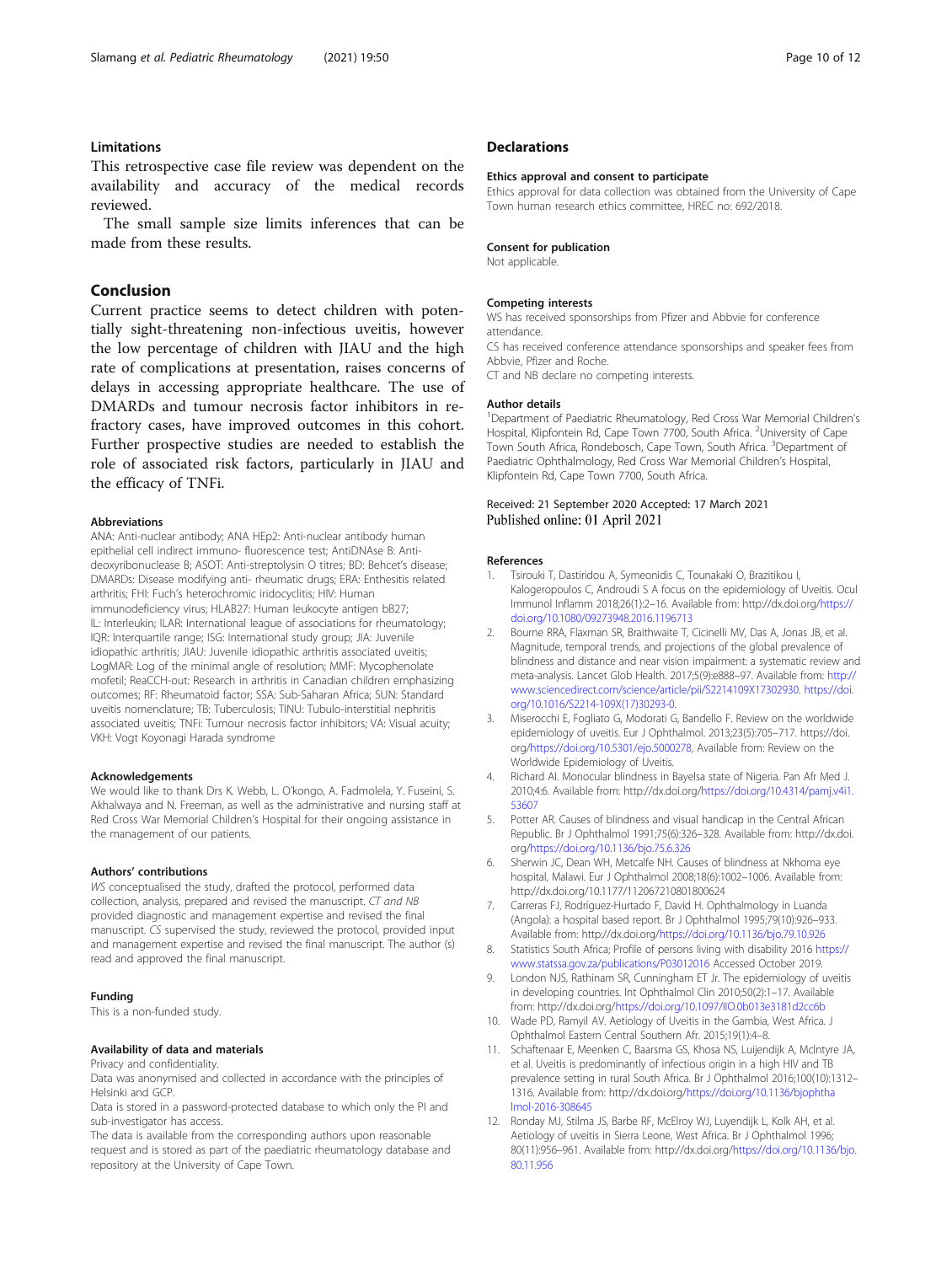- <span id="page-10-0"></span>13. Tinley C, Van Zyl L, Grötte R. Poststreptococcal syndrome uveitis in South African children. Br J Ophthalmol 2012;96(1):87–89. Available from: http://dx. doi.org[/https://doi.org/10.1136/bjo.2010.199315](https://doi.org/10.1136/bjo.2010.199315)
- 14. Chinniah K, Mody GM, Bhimma R, Adhikari M. Arthritis in association with human immunodeficiency virus infection in black African children: causal or coincidental? Rheumatology 2005;44(7):915–920. Available from: http://dx. doi.org[/https://doi.org/10.1093/rheumatology/keh636](https://doi.org/10.1093/rheumatology/keh636)
- 15. Zaborowski AG, Parbhoo D, Chinniah K. Uveitis in children with human immunodeficiency virus–associated arthritis. J AAPOS. 2008;12(6):608-10. <https://doi.org/10.1016/j.jaapos.2008.04.011>
- 16. Rautenbach W, Steffen J, Smit D, Lecuona K, Esterhuizen T. Patterns of Uveitis at two University-based referral Centres in Cape Town, South Africa. Ocul Immunol Inflamm 2019;27(6):868–874. Available from: http://dx.doi. org/<https://doi.org/10.1080/09273948.2017.1391954>
- 17. Chronopoulos A, Roquelaure D, Souteyrand G, Seebach JD, Schutz JS, Thumann G. Aqueous humor polymerase chain reaction in uveitis--utility and safety. BMC Ophthalmol. 2016;16(1):189. Available from: https://link. springer.com/article/<https://doi.org/10.1186/s12886-016-0369-z>
- 18. Damato EM, Angi M, Romano MR, Semeraro F, Costagliola C. Vitreous analysis in the management of uveitis. Mediators Inflamm. 2012;2012: 863418. Available from: http://dx.doi.org/[https://doi.org/10.1155/2012/86341](https://doi.org/10.1155/2012/863418) [8](https://doi.org/10.1155/2012/863418)
- 19. Haffejee IE, Raga J, Coovadia HM. Juvenile chronic arthritis in black and Indian South African children. S Afr Med J. 1984;65(13):510–4 Available from: [https://www.ncbi.nlm.nih.gov/pubmed/6710254.](https://www.ncbi.nlm.nih.gov/pubmed/6710254)
- 20. Chipeta J, Njobvu P, Wa-Somwe S, Chintu C, McGill PE, Bucala R. Clinical patterns of juvenile idiopathic arthritis in Zambia. Pediatr Rheumatol Online J;11(1):33. Available from: http://dx.doi.org/[https://doi.org/10.1186/1546-](https://doi.org/10.1186/1546-0096-11-33) [0096-11-33](https://doi.org/10.1186/1546-0096-11-33)
- 21. Adelowo OO, Umar A. Juvenile idiopathic arthritis among Nigerians: a case study. Clin Rheumatol 2010;29(7):757–761. Available from: http://dx.doi.org/ <https://doi.org/10.1007/s10067-010-1401-y>
- 22. Olaosebikan BH, Akintayo RO, Animashaun BA, Adelowo OO. Juvenile idiopathic Arthritis in a new rheumatology Clinic in Nigeria. JARS Open Access Pub. 2017;1(1):1.
- 23. Khairallah M, Yahia SB, Ladjimi A, Messaoud R, Zaouali S, Attia S, Jenzeri S, Jelliti B Pattern of uveitis in a referral Centre in Tunisia, North Africa. Eye 2007;21(1):33–39. Available from: http://dx.doi.org[/https://doi.org/10.1038/sj.](https://doi.org/10.1038/sj.eye.6702111) [eye.6702111](https://doi.org/10.1038/sj.eye.6702111)
- 24. Allali F, Benomar A, Karim A, Lazrak N, Mohcine Z, El Yahyaoui M, et al. Behçet's disease in Moroccan children: a report of 12 cases. Scand J Rheumatol 2004;33(5):362–363. Available from: http://dx.doi.org/[https://doi.](https://doi.org/10.1080/03009740410005980) [org/10.1080/03009740410005980](https://doi.org/10.1080/03009740410005980)
- 25. Khairallah M, Accorinti M, Muccioli C, Kahloun R, Kempen JH. Epidemiology of Behçet disease. Ocul Immunol Inflamm 2012;20(5):324–335. Available from: http://dx.doi.org[/https://doi.org/10.3109/09273948.2012.723112](https://doi.org/10.3109/09273948.2012.723112)
- 26. Jari M, Shiari R, Salehpour O, Rahmani K. Epidemiological and advanced therapeutic approaches to treatment of uveitis in pediatric rheumatic diseases: a systematic review and meta-analysis. Orphanet J Rare Dis. 2020; 15(1):41. Available from: http://dx.doi.org/[https://doi.org/10.1186/s13023-02](https://doi.org/10.1186/s13023-020-1324-x) [0-1324-x](https://doi.org/10.1186/s13023-020-1324-x)
- 27. Angeles-Han ST, McCracken C, Yeh S, Jenkins K, Stryker D, Rouster-Stevens K, et al. Characteristics of a cohort of children with Juvenile Idiopathic Arthritis and JIA-associated Uveitis. Pediatr Rheumatol Online J. 2015;13:19. Available from: http://dx.doi.org[/https://doi.org/10.1186/s12969-015-0018-8](https://doi.org/10.1186/s12969-015-0018-8)
- 28. Angeles-Han ST, Yeh S, Vogler LB. Updates on the risk markers and outcomes of severe juvenile idiopathic arthritis-associated uveitis. Int J Clin Rheumtol. 2013;8(1). Available from: http://dx.doi.org[/https://doi.org/10.221](https://doi.org/10.2217/ijr.12.83) [7/ijr.12.83](https://doi.org/10.2217/ijr.12.83)
- 29. Angeles-Han ST, McCracken C, Yeh S, Jenkins K, Stryker D, Travers C, et al. The association of race with childhood uveitis. Am J Ophthalmol. 2015; 160(5):919–28.e1. Available from: http://dx.doi.org[/https://doi.org/10.1016/j.a](https://doi.org/10.1016/j.ajo.2015.08.002) [jo.2015.08.002](https://doi.org/10.1016/j.ajo.2015.08.002)
- 30. Butbul Aviel Y, Tyrrell P, Schneider R, Dhillon S, Feldman BM, Laxer R, et al. Juvenile Psoriatic Arthritis (JPsA): juvenile arthritis with psoriasis? Pediatr Rheumatol Online J. 2013;11(1):11. : https://doi.org/[https://doi.org/10.1186/1](https://doi.org/10.1186/1546-0096-11-11) [546-0096-11-11](https://doi.org/10.1186/1546-0096-11-11), Available from Juvenile Psoriatic Arthritis (JPsA): juvenile arthritis with psoriasis?.
- 31. Castagna I, Roszkowska AM, Alessandrello F, Oliverio GW, Tumminello G, Gallizzi R, Conti G, Aragona P Juvenile idiopathic arthritis-associated uveitis: a retrospective analysis from a Centre of South Italy. Int Ophthalmol 2020;

40(2):335–342. Available from: http://dx.doi.org[/https://doi.org/10.1007/s1](https://doi.org/10.1007/s10792-019-01184-8) [0792-019-01184-8](https://doi.org/10.1007/s10792-019-01184-8)

- 32. Heiligenhaus A, Heinz C, Edelsten C, Kotaniemi K, Minden K. Review for disease of the year: epidemiology of juvenile idiopathic arthritis and its associated uveitis: the probable risk factors. Ocul Immunol Inflamm 2013;21(3):180–191. Available from: http://dx.doi.org[/https://doi.org/10.3109/09273948.2013.791701](https://doi.org/10.3109/09273948.2013.791701)
- 33. Khairallah M. Are the standardization of the Uveitis nomenclature (SUN) working group criteria for codifying the site of inflammation appropriate for all uveitis problems? Limitations of the SUN working group classification. Ocul Immunol Inflamm 2010;18(1):2–4. Available from: https://www. tandfonline.com/doi/abs[/https://doi.org/10.3109/09273940903348835](https://doi.org/10.3109/09273940903348835)
- 34. Jabs DA, Nussenblatt RB, Rosenbaum JT. Others. Standardization of Uveitis nomenclature (SUN) working group. Standardization of uveitis nomenclature for reporting clinical data. Results of the first international workshop. Am J Ophthalmol. 2005;140(3):509–16. [https://doi.org/10.1016/j.a](https://doi.org/10.1016/j.ajo.2005.03.057) [jo.2005.03.057](https://doi.org/10.1016/j.ajo.2005.03.057).
- 35. Constantin T, Foeldvari I, Anton J, de Boer J, Czitrom-Guillaume S, Edelsten C, et al. Consensus-based recommendations for the management of uveitis associated with juvenile idiopathic arthritis: the SHARE initiative. Ann Rheum Dis 2018;77(8):1107–1117. Available from: http://dx.doi.org/[https://doi.org/1](https://doi.org/10.1136/annrheumdis-2018-213131) [0.1136/annrheumdis-2018-213131](https://doi.org/10.1136/annrheumdis-2018-213131)
- 36. Angeles-Han ST, Ringold S, Beukelman T, Lovell D, Cuello CA, Becker ML, Colbert RA, Feldman BM, Holland GN, Ferguson PJ, Gewanter H, Guzman J, Horonjeff J, Nigrovic PA, Ombrello MJ, Passo MH, Stoll ML, Rabinovich CE, Sen HN, Schneider R, Halyabar O, Hays K, Shah AA, Sullivan N, Szymanski AM, Turgunbaev M, Turner A, Reston J 2019 American College of Rheumatology/Arthritis Foundation guideline for the screening, monitoring, and Treatment of Juvenile idiopathic Arthritis-associated Uveitis. Arthritis Care Res 2019;71(6):703–716. Available from: http://dx.doi.org/[https://doi.](https://doi.org/10.1002/acr.23871) [org/10.1002/acr.23871](https://doi.org/10.1002/acr.23871)
- 37. Heiligenhaus A, Minden K, Tappeiner C, Baus H, Bertram B, Deuter C, Foeldvari I, Föll D, Frosch M, Ganser G, Gaubitz M, Günther A, Heinz C, Horneff G, Huemer C, Kopp I, Lommatzsch C, Lutz T, Michels H, Neß T, Neudorf U, Pleyer U, Schneider M, Schulze-Koops H, Thurau S, Zierhut M, Lehmann HW Update of the evidence based, interdisciplinary guideline for anti-inflammatory treatment of uveitis associated with juvenile idiopathic arthritis. Semin Arthritis Rheum 2019;49(1):43–55. Available from: http://dx. doi.org[/https://doi.org/10.1016/j.semarthrit.2018.11.004](https://doi.org/10.1016/j.semarthrit.2018.11.004)
- 38. Wulffraat NM, Vastert B, SHARE consortium. Time to share. Pediatr Rheumatol Online J. 2013;11(1):5. Available from: http://dx.doi.org[/https://](https://doi.org/10.1186/1546-0096-11-5) [doi.org/10.1186/1546-0096-11-5](https://doi.org/10.1186/1546-0096-11-5)
- 39. Ramanan AV, Dick AD, Jones AP, McKay A, Williamson PR, Compeyrot-Lacassagne S, Hardwick B, Hickey H, Hughes D, Woo P, Benton D, Edelsten C, Beresford MW Adalimumab plus methotrexate for Uveitis in Juvenile idiopathic Arthritis. N Engl J Med 2017;376(17):1637–1646. Available from: http://dx.doi.org[/https://doi.org/10.1056/NEJMoa1614160](https://doi.org/10.1056/NEJMoa1614160)
- 40. Quartier P, Baptiste A, Despert V, Allain-Launay E, Koné-Paut I, Belot A, Kodjikian L, Monnet D, Weber M, Elie C, Bodaghi B, ADJUVITE Study Group. ADJUVITE: a double-blind, randomised, placebo-controlled trial of adalimumab in early onset, chronic, juvenile idiopathic arthritis-associated anterior uveitis. Ann Rheum Dis 2018;77(7):1003–1011. Available from: http://dx.doi.org[/https://doi.org/10.1136/annrheumdis-2017-212089](https://doi.org/10.1136/annrheumdis-2017-212089)
- 41. Miserocchi E, Modorati G, Berchicci L, Pontikaki I, Meroni P, Gerloni V. Longterm treatment with rituximab in severe juvenile idiopathic arthritisassociated uveitis. Br J Ophthalmol 2016;100(6):782–786. Available from: http://dx.doi.org[/https://doi.org/10.1136/bjophthalmol-2015-306790](https://doi.org/10.1136/bjophthalmol-2015-306790)
- 42. Heiligenhaus A, Miserocchi E, Heinz C, Gerloni V, Kotaniemi K. Treatment of severe uveitis associated with juvenile idiopathic arthritis with anti-CD20 monoclonal antibody (rituximab). Rheumatology 2011;50(8):1390–1394. Available from: http://dx.doi.org[/https://doi.org/10.1093/rheumatology/ker107](https://doi.org/10.1093/rheumatology/ker107)
- 43. Kenawy N, Cleary G, Mewar D, Beare N, Chandna A, Pearce I. Abatacept: a potential therapy in refractory cases of juvenile idiopathic arthritisassociated uveitis. Graefes Arch Clin Exp Ophthalmol 2011;249(2):297–300. Available from: http://dx.doi.org/<https://doi.org/10.1007/s00417-010-1523-6>
- 44. Tappeiner C, Mesquida M, Adán A, Anton J, Ramanan AV, Carreno E, Mackensen F, Kotaniemi K, de Boer JH, Bou R, de Vicuña CG, Heiligenhaus A Evidence for Tocilizumab as a Treatment option in refractory Uveitis associated with Juvenile idiopathic Arthritis. J Rheumatol 2016;43(12):2183–2188. Available from: http://dx.doi.org[/https://doi.org/10.3899/jrheum.160231](https://doi.org/10.3899/jrheum.160231)
- 45. Lopalco G, Fabiani C, Sota J, Lucherini OM, Tosi GM, Frediani B, Iannone F, Galeazzi M, Franceschini R, Rigante D, Cantarini L IL-6 blockade in the